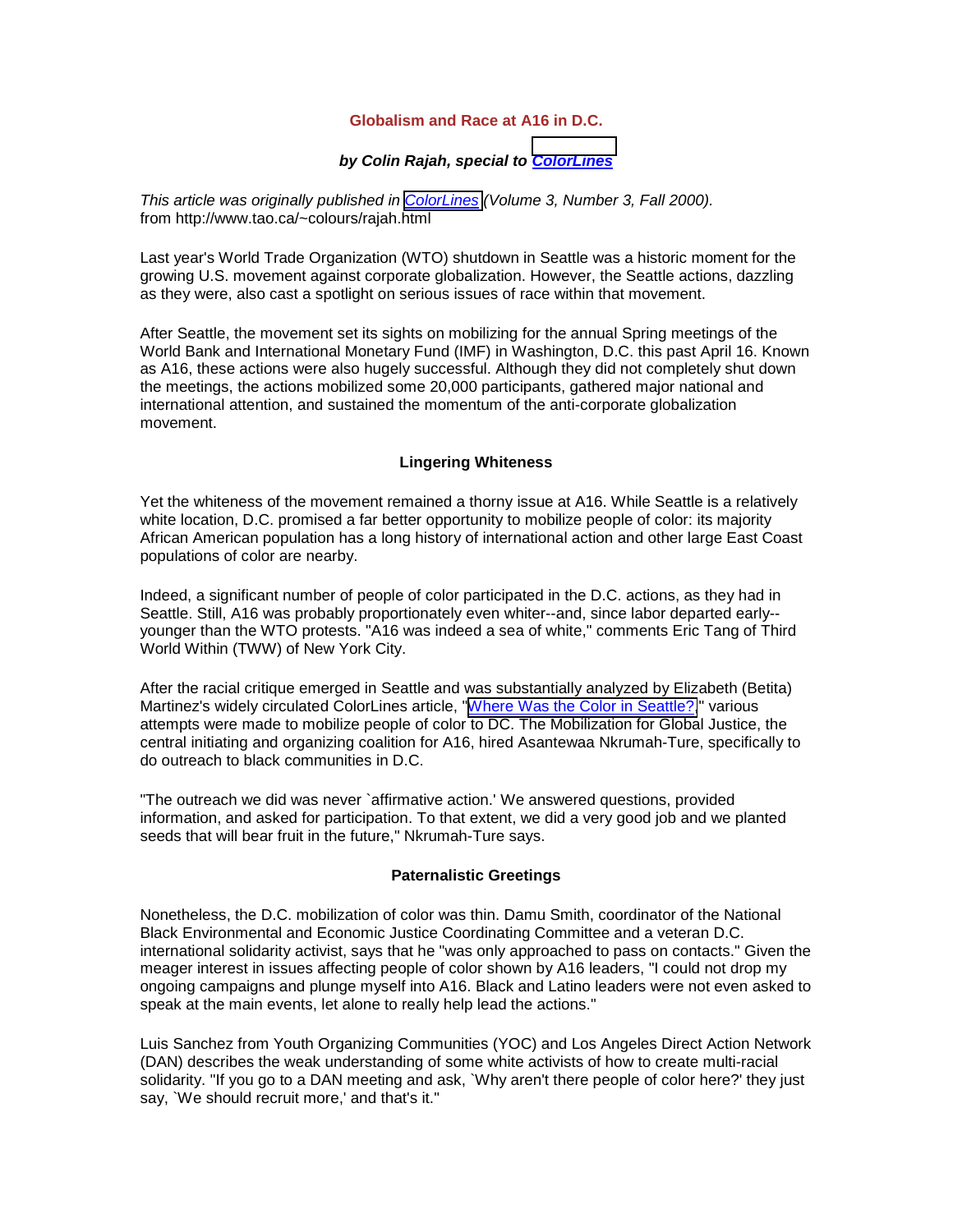Eric Tang recounts how the TWW contingent was constantly greeted with white paternalism. "The best they could say was `Yes! This is what democracy looks like!' Given how white-dominated the scene was, this was deeply insulting to all of us, as if the Third World people in our group were some sort of mere add-on to a struggle being waged by radical white college kids and the environmental movement."

The JustAct youth delegation and Third World Within (TWW) were among the larger organized groups of color at A16. The JustAct delegation included groups from around the country, such as Youth Organizing Communities of Southern California, Student Liberation Action Movement (SLAM) from New York, the Brown Collective of Seattle, the Next Movement of Boston, and the School of Unity and Liberation and Students for Justice of the San Francisco/San Jose area. The TWW contingent was from New York City and included people from the Audre Lourde Center, the Committee Against Anti-Asian Violence, the National Congress for Puerto Rican Rights, Youth Force, the New York Metro Black Radical Congress, and others.

# **A Rallying Point**

Both JustAct and TWW's organizing efforts began with people already active within their own communities who led their respective mobilizations. From there, both organizations invested time, energy, and resources to develop an analysis and organizing workshops that were relevant to communities of color. They also made sure that their respective delegations were provided with resources to get to D.C. and housed adequately.

Once in D.C., Mark Rand of JustAct says, "We tried to create space for leadership of communities of color to be exercised within the larger mobilizations." Organizers Jia Ching Chen and Edget Betru convinced St. James Church in D.C. to house 70 youth of color, and to allow the church building to be used as a meeting place, staging area, and strategizing center throughout A16. Hop Hopkins of the Brown Collective says, "You know, in Seattle, the biggest thing was, 'Where are the other people of color?' Here in D.C., we all know we're right here in the basement of this church. Democracy is what we're doing right here."

Emory Smith of the Nhia Project believes that people of color in D.C. "were able to make a statement to America, to the world, that youth of color are concerned about how globalization is happening."

The welcoming atmosphere at St. James Church was absent elsewhere. Irene Tung, a member of the Young Communist League who helped organize a Brown University contingent to D.C. says, "There was definitely an insider's culture at A16, especially at the convergence spaces. There was a vocabulary and behavior, an assumed cultural commonality, that was somewhat eerie. It seems that the ideals of absence of leadership and 'facilitated chaos'--as they say- function best in a homogenous group."

While this movement continues to grow and mobilize this summer for actions at the Democratic and Republican conventions in Los Angeles and Philadelphia, the racial divide needs to be addressed appropriately if the movement is to have legitimacy and broad, lasting impact. Kim Fellner of the National Organizers Alliance argues that, "At this point, there is a need to reorganize power and control in the movement. To say 'Come in and be included' is different than 'We're turning over co-ownership of this organization.' I think the attitude of ownership instead of mere inclusion is critical."

Denise Gaberman of Paper Tiger TV adds that DAN and other organizations could learn from "talking with" rather than "talking to" leaders of color. "Why is DAN not asking older people of color for knowledge and experience?" Eric Tang agrees. "The generation of activists of color who